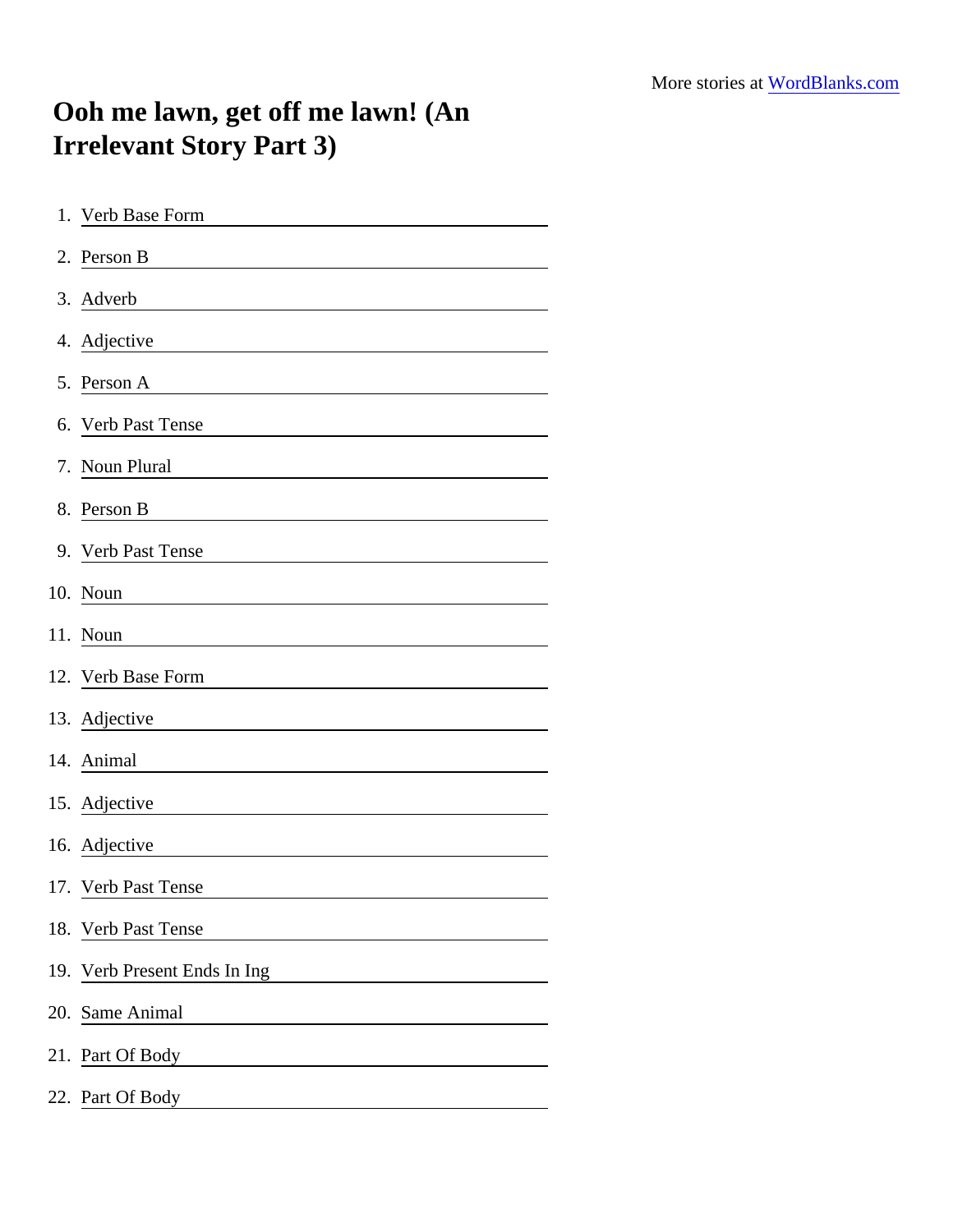|     | 23. Verb Past Tense                             |
|-----|-------------------------------------------------|
|     | 24. Adverb                                      |
|     | 25. Adjective                                   |
|     | 26. Person B                                    |
|     | 27. Person A - Possession                       |
|     | 28. Exclamation - Plural                        |
| 29. | Emotion                                         |
|     | 30. Verb Past Tense                             |
|     | 31. Adjective                                   |
|     | 32. Adjective<br>and the company of the company |
|     | 33. Animal (Plural)                             |
|     | 34. Verb Present Ends In Ing                    |
|     | 35. Person A - Possession                       |
|     | 36. Adjective                                   |
|     | 37. Verb Past Tense                             |
|     | 38. Noun                                        |
|     | 39. Verb Present Ends In Ing                    |
|     | 40. Type Of Holiday                             |
|     | 41. Verb Past Tense                             |
|     | 42. Person A - Possession                       |
|     | 43. Exclamation                                 |
|     | 44. Verb Base Form                              |
|     | 45. Same Word As Last                           |
|     | 46. Person B                                    |
|     | 47. Adjective                                   |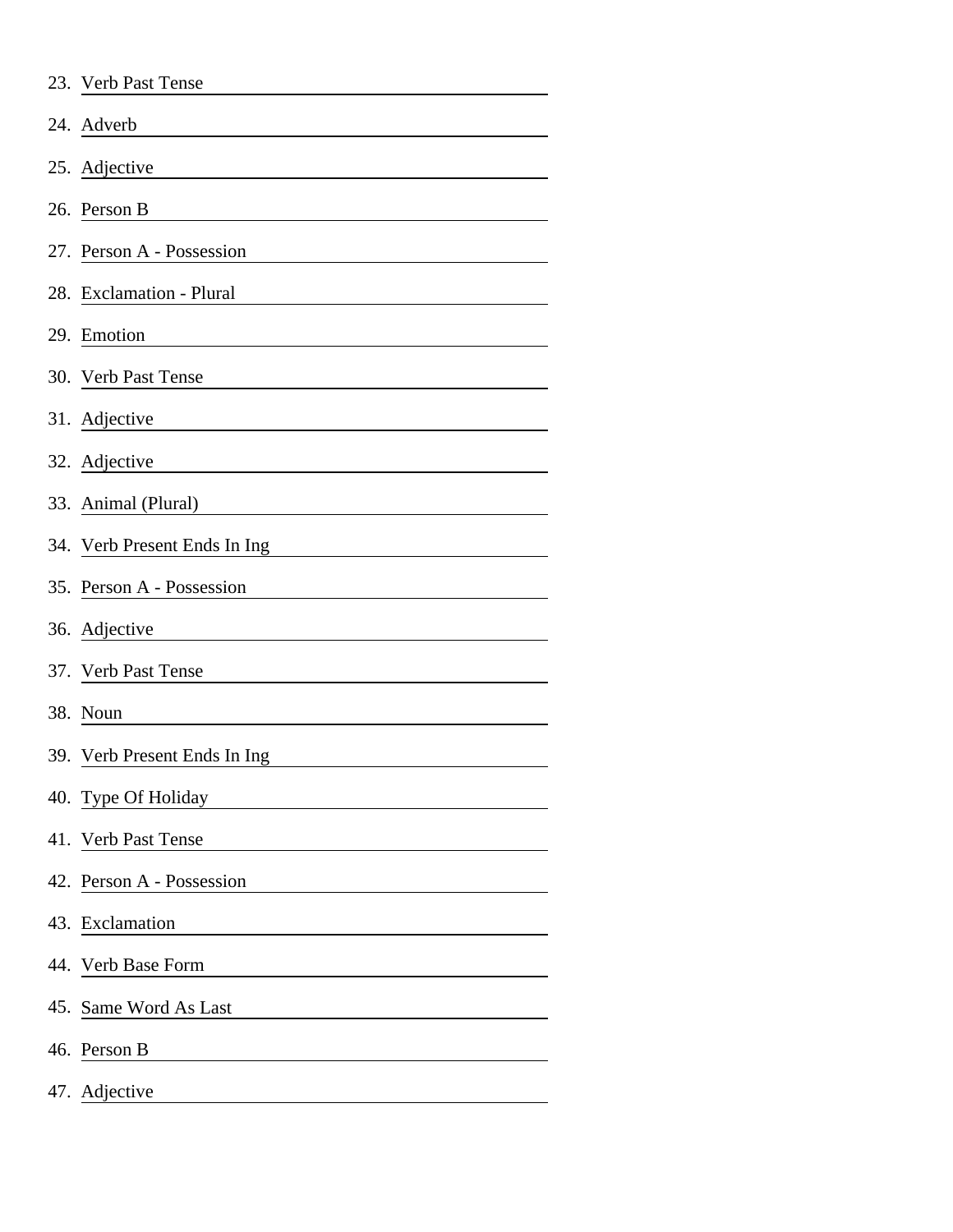|     | 48. Adjective                                                                  |
|-----|--------------------------------------------------------------------------------|
| 49. | Verb Base Form                                                                 |
|     | 50. Verb Base Form                                                             |
|     | 51. Adjective                                                                  |
|     | 52. Adjective                                                                  |
|     | 53. Adjective                                                                  |
|     | 54. Noun                                                                       |
|     | 55. Adjective                                                                  |
|     | 56. Noun Plural                                                                |
|     | 57. Adjective                                                                  |
|     | 58. Proper Noun Plural                                                         |
|     | 59. Person A                                                                   |
|     | 60. Adjective                                                                  |
|     | 61. Noun                                                                       |
|     | 62. Verb Past Tense                                                            |
|     | 63. Colour                                                                     |
|     | 64. Number                                                                     |
|     | 65. Unit Of Time                                                               |
| 66. | Verb Present Ends In Ing                                                       |
| 67. | Verb Past Tense<br><u> 1980 - Johann Barbara, martxa al</u>                    |
|     | 68. Noun                                                                       |
|     | 69. Period Of Time Such As Ages                                                |
|     | 70. Angry Exclamation<br><u> 1989 - Johann Stein, fransk politik (d. 1989)</u> |
|     | 71. Verb Past Tense                                                            |
|     | 72. Adjective                                                                  |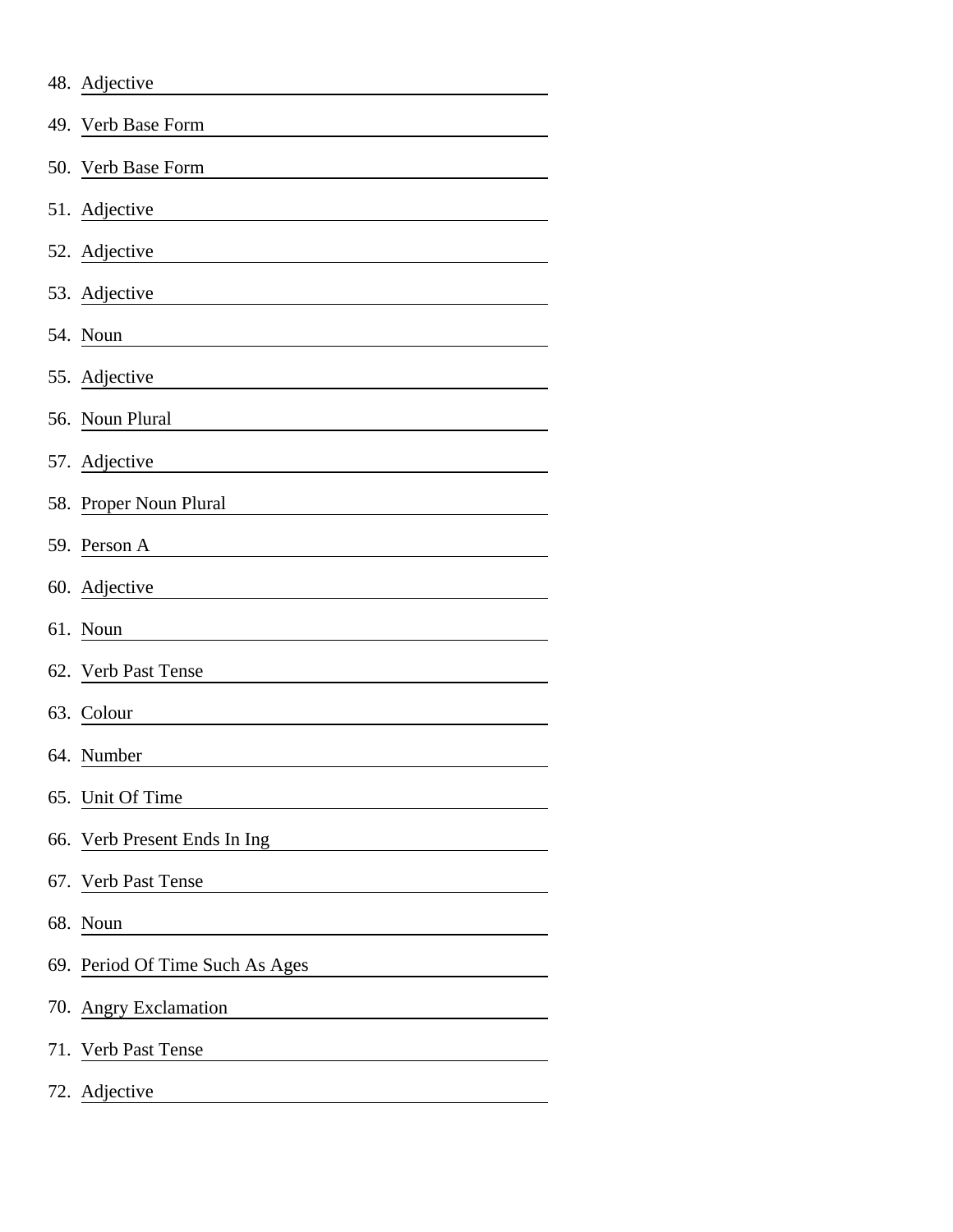| 73. Adjective                                                                                                                      |
|------------------------------------------------------------------------------------------------------------------------------------|
| 74. Clothing                                                                                                                       |
| 75. Thing Outside A House Such As Flower Bed                                                                                       |
| 76. Number                                                                                                                         |
| 77. Unit Of Time - Plural                                                                                                          |
| 78. Adjective                                                                                                                      |
| 79. Verb Present Ends In Ing                                                                                                       |
| 80. Number<br><u> 1980 - Jan Stein Stein Stein Stein Stein Stein Stein Stein Stein Stein Stein Stein Stein Stein Stein Stein S</u> |
| 81. Thing That Makes Up The Thing You Said Outside A House<br>Such As Petals                                                       |
| 82. Adjective                                                                                                                      |
| 83. Clothing                                                                                                                       |
| 84. Verb Past Tense                                                                                                                |
| 85. Adjective                                                                                                                      |
| 86. Emotion                                                                                                                        |
| 87. Insult - Possession                                                                                                            |
| 88. Same Thing Outside A House Such As Flower Bed                                                                                  |
| 89. Criminal Or Civil Charge                                                                                                       |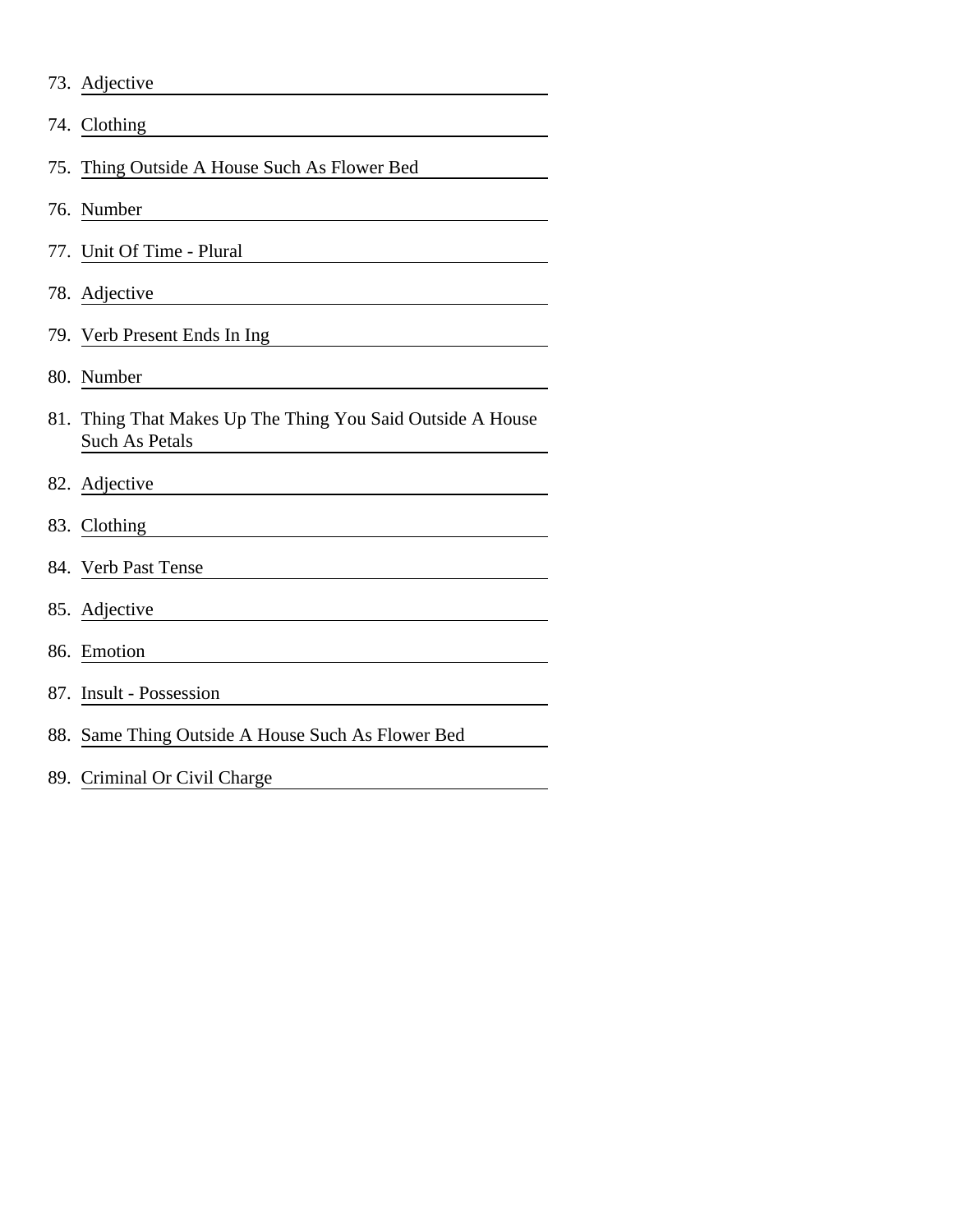## **Ooh me lawn, get off me lawn! (An Irrelevant Story Part 3)**

| "It's no use, we'll have to stop <u>verb Base Form</u> for the night" <u>Person B</u> said once they were in a part                                                                                                            |  |  |  |  |
|--------------------------------------------------------------------------------------------------------------------------------------------------------------------------------------------------------------------------------|--|--|--|--|
| that seemed <u>Adverb</u> less Adjective than the rest. So they set up camp: Person A                                                                                                                                          |  |  |  |  |
| Verb Past Tense $\_\_\_\_\_\_\$ Noun Plural while $\_\_\_\_\_\_\$ Person B $\_\_\_\_\_\_\$ Verb Past Tense $\_\_\_\_\_\_\_\_\$ Noun to make                                                                                    |  |  |  |  |
| a Noun and Verb Base Form what looked like a Adjective Animal - "a                                                                                                                                                             |  |  |  |  |
| Adjective meal after a <b>Adjective day's work</b> " he <b>Werb Past Tense So they both</b>                                                                                                                                    |  |  |  |  |
| Verb Past Tense 5. Verb Present ends in ING Same animal Part of Body <b>and</b> Part of                                                                                                                                        |  |  |  |  |
| Body skewers over their roaring fire. Then they just <u>verb Past Tense</u> there, the fire crackling                                                                                                                          |  |  |  |  |
| Adverb as they gazed up at the <i>Adjective</i> stars, hoping this wouldn't be the last time they see                                                                                                                          |  |  |  |  |
| them.                                                                                                                                                                                                                          |  |  |  |  |
|                                                                                                                                                                                                                                |  |  |  |  |
| * * *                                                                                                                                                                                                                          |  |  |  |  |
|                                                                                                                                                                                                                                |  |  |  |  |
| <b>Person B Woke to the sound of Person A - Possession Lexclamation - Plural Cambridge Concernsion Concernsion Concernsion Concernsion Concernsion Concernsion Concernsion Concernsion Concernsion Concernsion Concernsion</b> |  |  |  |  |
| looked verb Past Tense but could only see the <b>Adjective</b> jungle on all sides and a few                                                                                                                                   |  |  |  |  |
| Adjective Animal (plural) Verb Present ends in ING <b>for cover as he stood up.</b>                                                                                                                                            |  |  |  |  |
| "Up here!" echoed <u>Person A - Possession</u> voice from above. He looked up and presumed the noise to be                                                                                                                     |  |  |  |  |
| coming from an <i>Adjective</i> speck at the top of one of the trees. "I can see it, we're verb Past Tense !"                                                                                                                  |  |  |  |  |
| "What the <u>Noum</u> are you Verb Present ends in ING around up there for? This is not a Type of                                                                                                                              |  |  |  |  |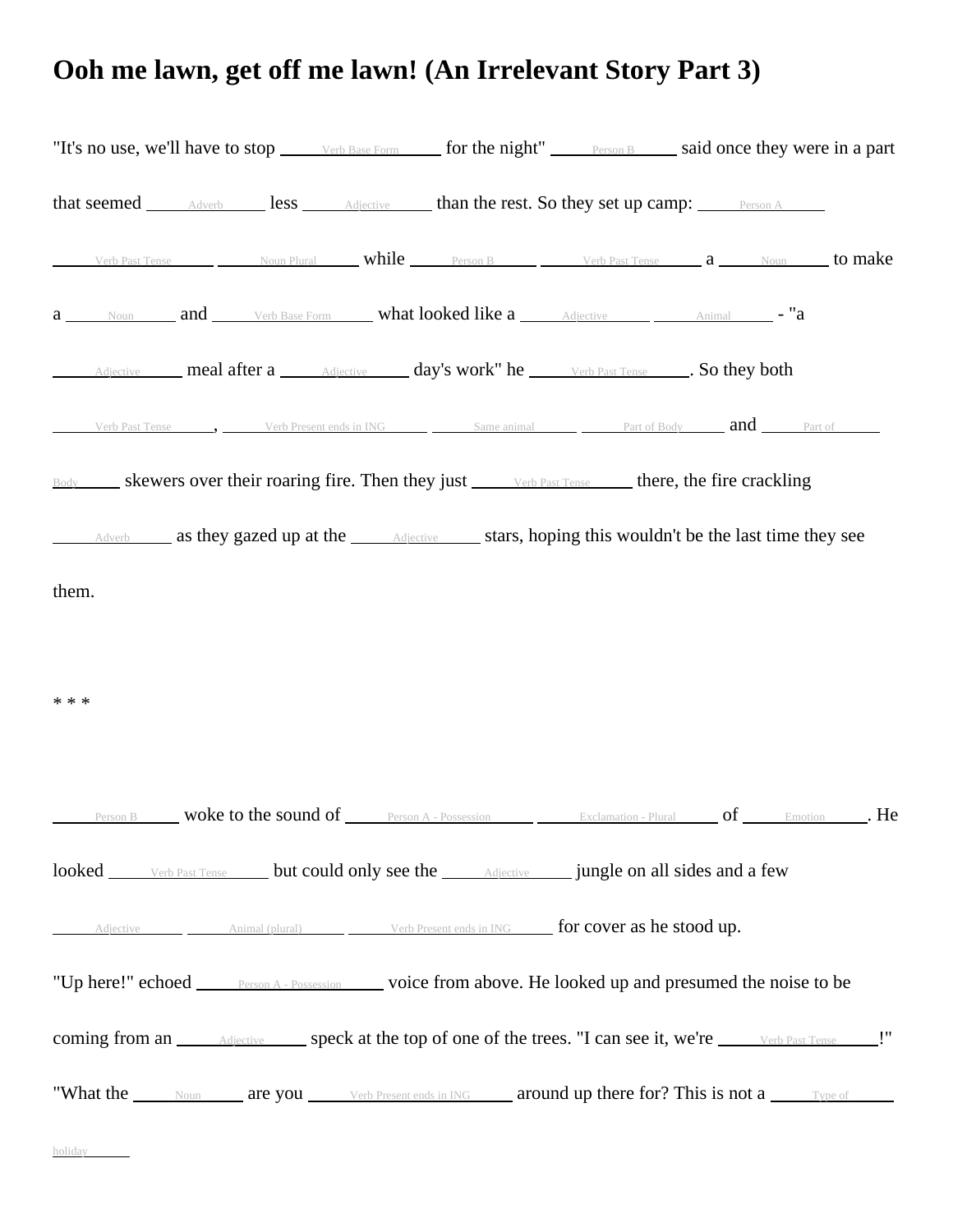|                               |                            |                                                            | <b>holiday!"</b> then he verb Past Tense the second part of Person A - Possession sentence "                                              |  |
|-------------------------------|----------------------------|------------------------------------------------------------|-------------------------------------------------------------------------------------------------------------------------------------------|--|
|                               |                            |                                                            |                                                                                                                                           |  |
|                               |                            |                                                            | <b>Person B</b> felt <i>Adjective</i> , this was going to be <i>Adjective</i> after all, he would verb                                    |  |
|                               |                            |                                                            | Base Form to Verb Base Form the Adjective tale. Maybe even write a book (or perhaps just a                                                |  |
|                               | Adjective word blank eh?). |                                                            |                                                                                                                                           |  |
|                               |                            |                                                            | From the top of the tree an Adjective Moun of Adjective Moun Plural framed by                                                             |  |
|                               |                            |                                                            | Adjective Proper Noun Plural Surrounded Person A , and in the distance a Adjective                                                        |  |
|                               |                            | Noun Verb Past Tense through the sea of Colour Collection. |                                                                                                                                           |  |
|                               |                            |                                                            | They spent the next <u>Number Unit of time Verb Present ends in ING</u> their way through the jungle                                      |  |
|                               |                            |                                                            |                                                                                                                                           |  |
|                               |                            |                                                            | but it was worth it, they both <u>verb Past Tense</u> by the side of the first <u>when they</u> had seen for                              |  |
| Period of time such as ages . |                            |                                                            |                                                                                                                                           |  |
|                               |                            |                                                            |                                                                                                                                           |  |
|                               |                            |                                                            | Clothing <b>"get off me</b> Thing outside a house such as flower bed <b>Figure 1.1 September</b> Number <b>Clothing</b> Unit of           |  |
|                               |                            |                                                            | time - Plural <b>making this garden</b> Adjective ! You're Verb Present ends in ING at least Number                                       |  |
|                               |                            |                                                            | Thing that makes up the thing you said outside a house such as petals <b>and that's just with your</b> $\overline{\phantom{a}}$ adjective |  |
|                               |                            |                                                            | Clothing 1. Use they be the past Tense and the past Tense clother the past <b>New Series</b> Clothing 1. Use the past Tense controlly     |  |
| Adjective ,                   |                            |                                                            |                                                                                                                                           |  |